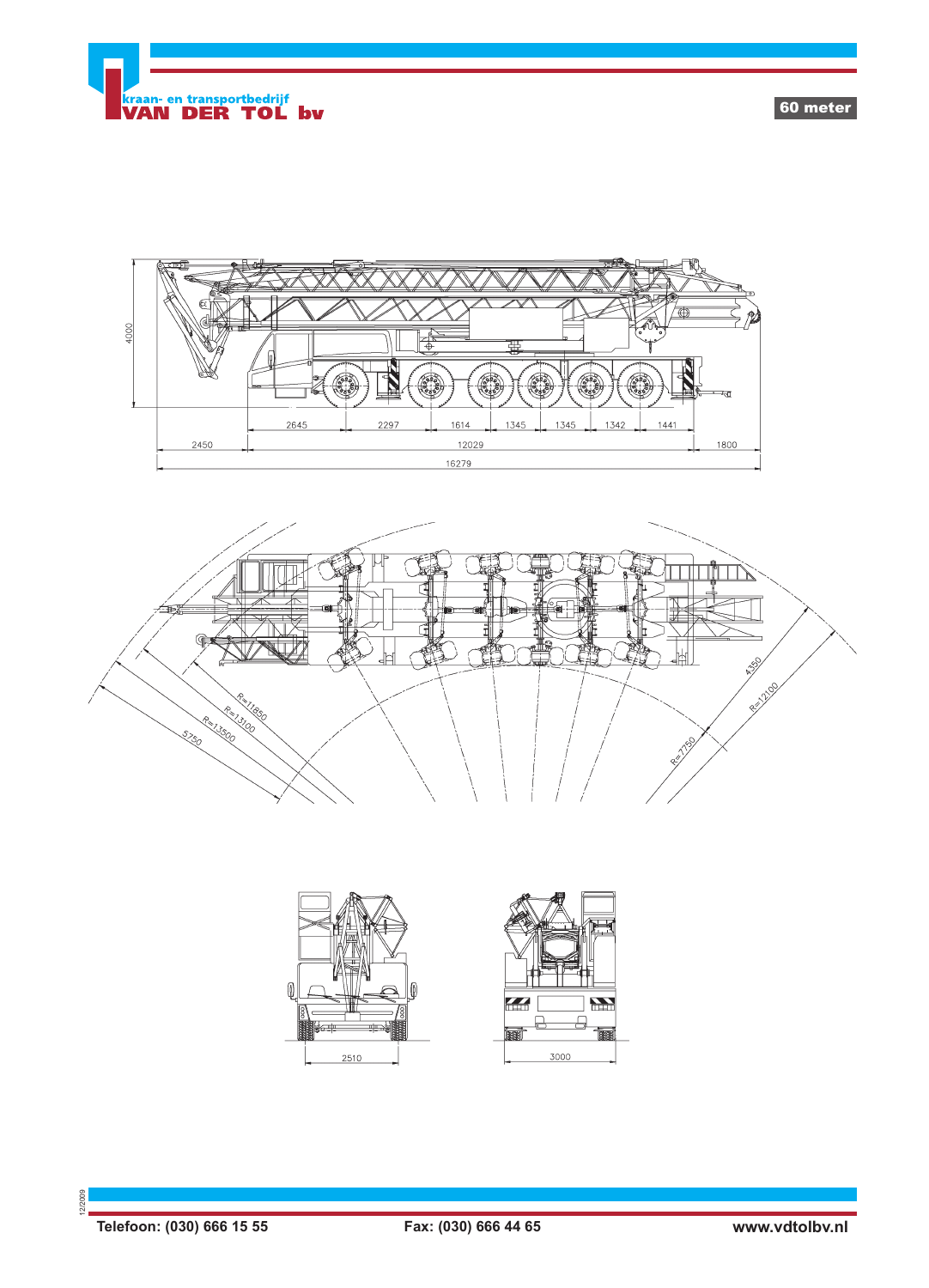

 ${\bf 70}$ 65  $\frac{1700 \text{ kg}}{52,2 \text{ m}}$ 60  $\begin{matrix} 1 & -1 \\ 1 & 1 \end{matrix}$ 55 50 45 500  $21 m$ 40  $-\frac{4}{1700}$  35  $\frac{13.2 \text{ m}}{10000 \text{ kg}}$  $60 m$  $30\,$ 25  $\frac{1}{7950}$ **EXXXX** 4885 3065  ${\bf 20}$  $15$ 5720 7660  $\overline{\mathbb{R}}$  $10$  $\frac{1}{\sqrt{2}}$  $4615$ 3335  $5\phantom{.0}$  $470000000$  $\pmb{0}$  $10$ 5  $\bf{0}$ 5  $10$ 15 20 25  $30$ 35  $40\,$ 45  ${\bf 50}$ 55 60

60 meter